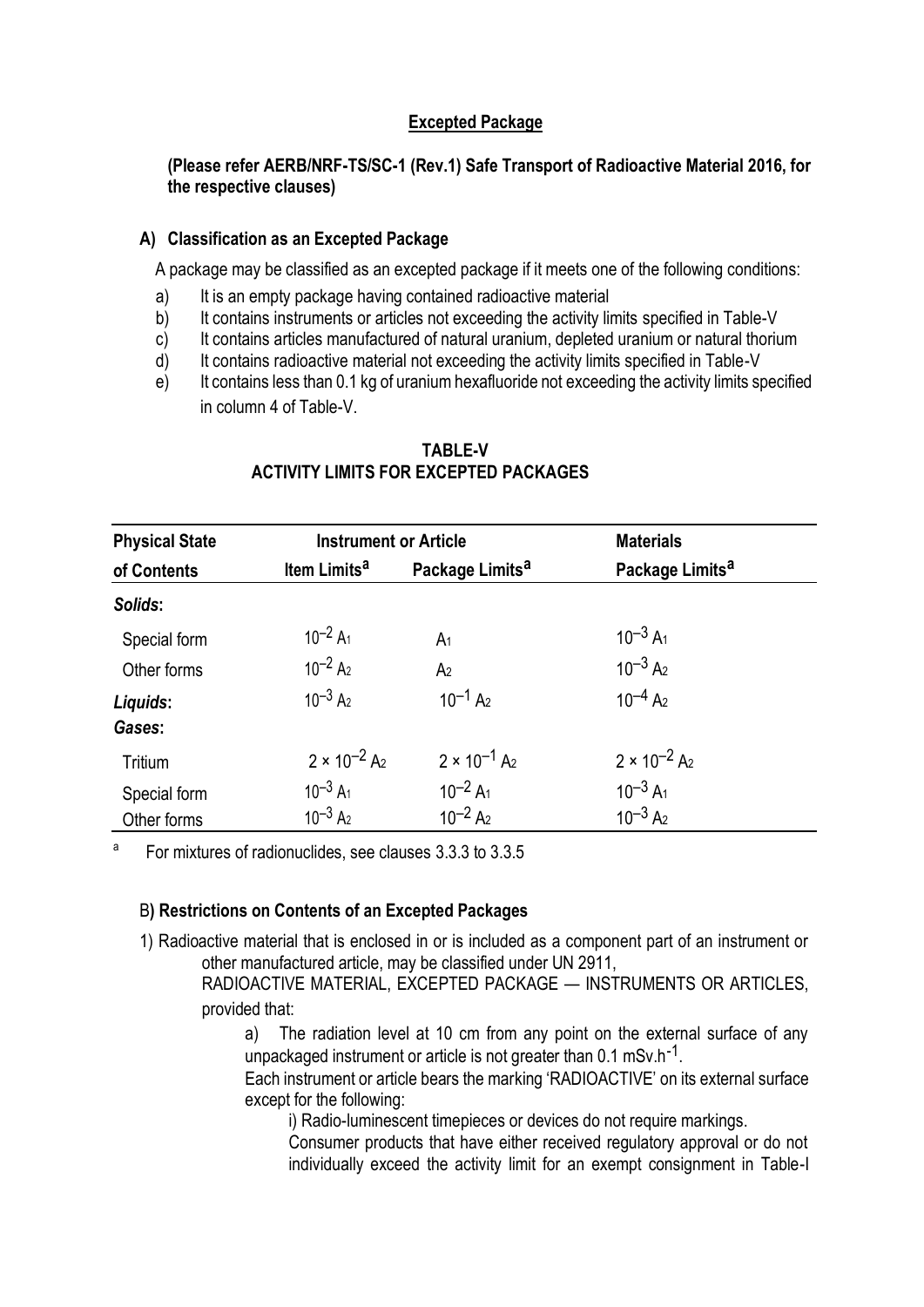(column 5) do not require markings, provided that such products are transported in a package that bears the marking 'RADIOACTIVE' on its internal surface in such a manner that a warning of the presence of radioactive material is visible on opening the package.

ii) Other instruments or articles too small to bear the marking 'RADIOACTIVE' do not require markings, provided that they are transported in a package that bears the marking 'RADIOACTIVE' on its internal surface in such a manner that a warning of the presence of radioactive material is visible on opening the package.

b) The active material is completely enclosed by non-active components (a device performing the sole function of containing radioactive material shall not be considered to be an instrument or manufactured article).

The limits specified in columns 2 and 3 of Table-V are met for each individual item and package, respectively.

For transport by post, the total activity in each excepted package shall not exceed one tenth of the relevant limits specified in column 3 of Table-V.

Radioactive material in forms other than as specified in clause 5.5.2.1 and with an activity not exceeding the limits specified in column 4 of Table-V may be classified under UN 2910, RADIOACTIVE MATERIAL, EXCEPTED PACKAGE — LIMITED QUANTITY OF MATERIAL, provided that:

The package retains its radioactive contents under routine conditions of transport.

The package bears the marking 'RADIOACTIVE' on either:

an internal surface in such a manner that a warning of the presence of radioactive material is visible on opening the package; or

the outside of the package, where it is impractical to mark an internal surface. For transport by post, the total activity in each excepted package shall not exceed one tenth of the relevant limits specified in column 4 of Table-V.

- 2) Articles manufactured of natural uranium, depleted uranium or natural thorium and articles in which the sole radioactive material is unirradiated natural uranium, unirradiated depleted uranium or unirradiated natural thorium may be classified under UN 2909, RADIOACTIVE MATERIAL, EXCEPTED PACKAGE — ARTICLES MANUFACTURED FROM NATURAL URANIUM or DEPLETED URANIUM or NATURAL THORIUM, provided that the outer surface of the uranium or thorium is enclosed in an inactive sheath made of metal or some other substantial material.
- 3) An empty packaging that had previously contained radioactive material may be classified under UN 2908, RADIOACTIVE MATERIAL, EXCEPTED PACKAGE — EMPTY PACKAGING, provided that:
	- a) It is in a well-maintained condition and securely closed.
	- b) The outer surface of any uranium or thorium in its structure is covered with an inactive sheath made of metal or some other substantial material.
	- c) The level of internal non-fixed contamination does not exceed 100 times the levels specified in clause 6.5.1. of AERB/SC/TR-1, 2016
	- d) Any labels that may have been displayed on it in conformity with the applicable labelling requirements specified in clause 6.13.3.1 are no longer visible. AERB/SC/TR-1, 2016